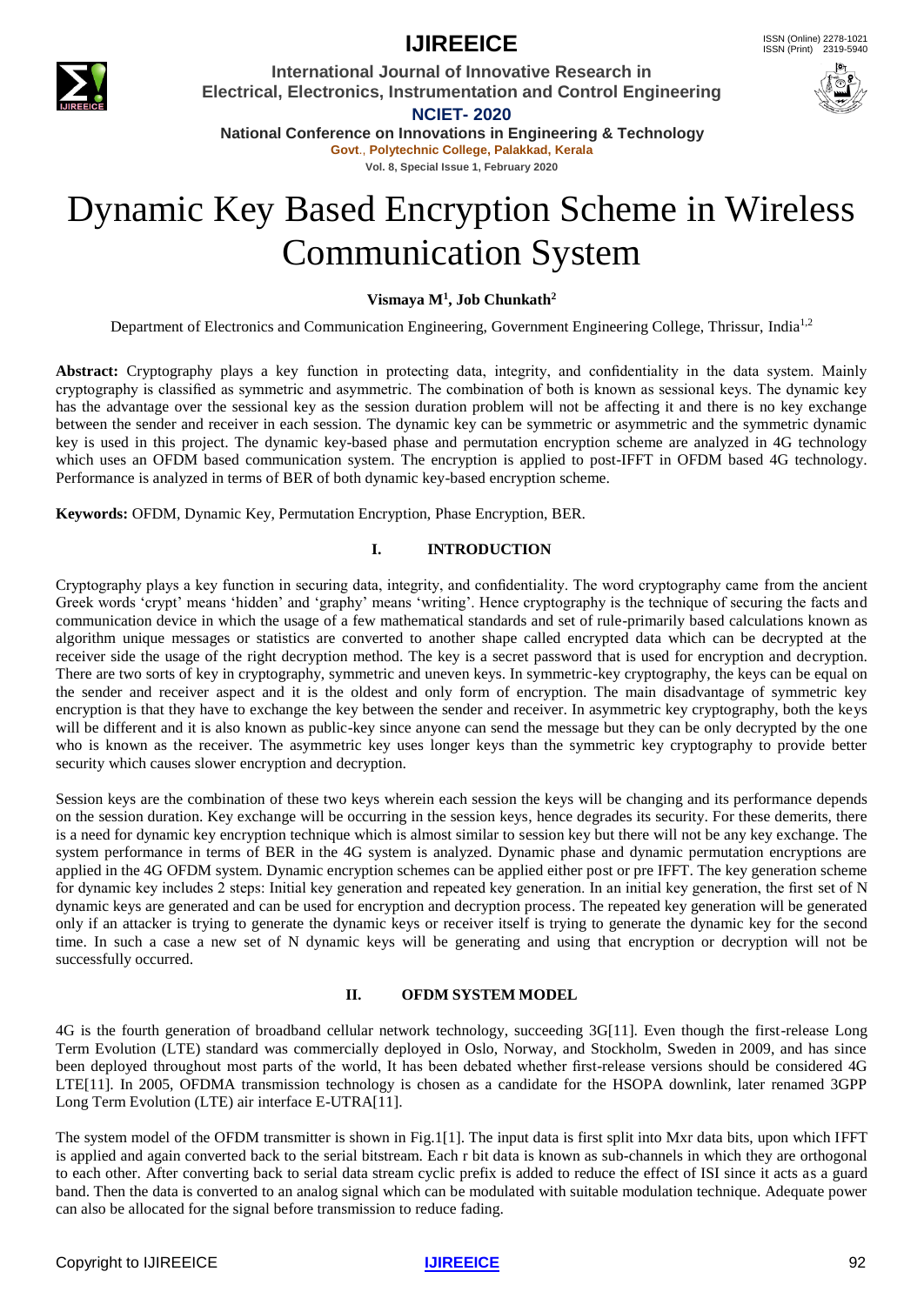

The block diagram of the OFDM receiver is shown in Fig. 2. Here the received signal is demodulated, converted to the parallel data stream and FFT is applied to it. Then the signal is converted back to serial. For removing cyclic prefix, suitable equalization has to be done.

### **III. INITIAL DYNAMIC KEY GENERATION**

The dynamic key generation process includes two steps: the initial dynamic key generation and the repeated dynamic key generation. The initial dynamic key generation can be divided into four following steps as in Fig. 3.



Fig. 3 Initial Dynamic Key Generation[10]

- Step 1: Alice and Bob alternate keys EK and IK via a secure channel [10].
- Step 2: Alice randomly generates m initial temporary keys  $TK_1, \ldots, TK_m$  and sends the message to Bob, encrypted by using EK[10].
	- $A \rightarrow B: \{TK_1, \ldots, TK_m\} EK, h\{TK_1 \oplus TK_2 \oplus \ldots \oplus TK_m \oplus EK\}$
- Step 3: Both Alice and Bob compute a seed key SK from the initial key IK and the temporary keys  $TK_1, \ldots, TK_m$  using bitwise exclusive or operation[10].  $SK = IK \oplus TK_1 \oplus \ldots \oplus TK_m$

# **IJIREEICE ISSN** (Online) 2278-1021



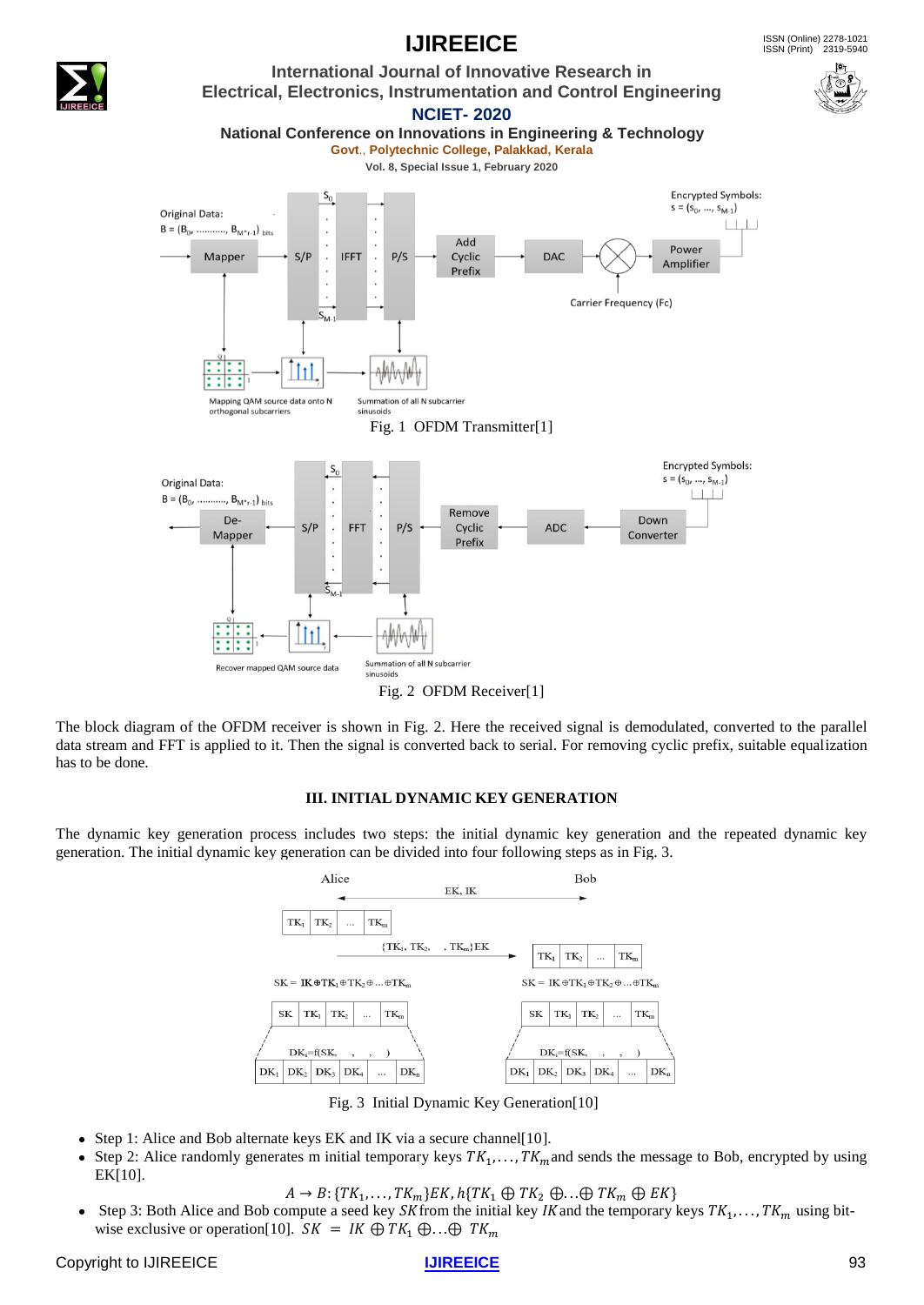

# **IJIREEICE ISSN** (Online) 2278-1021

**International Journal of Innovative Research in Electrical, Electronics, Instrumentation and Control Engineering**

**NCIET- 2020**

**National Conference on Innovations in Engineering & Technology**

**Govt**., **Polytechnic College, Palakkad, Kerala Vol. 8, Special Issue 1, February 2020**

Step 4: All the dynamic keys can be generated by using the below equation [10].

 $DK_1 = f(SK, TK_1, \ldots, TK_{m-1}, TK_m)$  $DK_2 = f(SK, TK_2, \ldots, TK_m, DK_1)$  $DK_3 = f(SK, TK_3...,DK_1, DK_2)$ 

. . . ..  $DK_n = f(SK, DK_{n-m}, \ldots, DK_{n-2}, DK_{n-1})$ 

#### **IV. REPEATED DYNAMIC KEY GENERATION**

Once the initial dynamic key generation process is executed then only the repeated dynamic key generation process will be processing, ie if the attacker tries to retrieve the dynamic key sequence. The steps for the repeated dynamic key generation are listed below.



Fig. 4 Repeated Dynamic Key Generation[10]

• Step 1: Both Alice and Bob calculate two extra dynamic keys from the old sequence[10].

$$
DK_{n+1} = f(SK, DK_{n-m+1}, \ldots, DK_{n-1}, DK_n)
$$
  

$$
DK_{n+2} = f(SK, DK_{n-m+2}, \ldots, DK_n, DK_{n+1})
$$

Using them to compute two new initial key using the use of a one-way hash function  $h(.)$ [10].

$$
NK_1 = h(DK_{n+1} \oplus IK)
$$
  

$$
NK_2 = h(DK_{n+2} \oplus EK)
$$

● Step 2: To generate the new sequence of the dynamic key, Alice and Bob need m new temporary keys which can be generated using the below equation:

$$
TK'_1 = h(DK_{n-m+4} \oplus SK_1)
$$
  
\n
$$
TK'_2 = h(DK_{n-m+5} \oplus SK_1)
$$
  
\n...  
\n
$$
TK'_{m-1} = h(DK_{n+2} \oplus SK_1)
$$
  
\n
$$
TK'_m = h(DK_{n+1} \oplus SK_1)
$$

• Step 3: Both Alice and Bob compute a new seed key  $SK'$  from the key  $NK_2$  and the session keys  $SK_1, SK_2$  using bit-wise exclusive or operation[10].

$$
SK' = NK_2 \oplus SK_1 \oplus SK_2
$$

Step 4: Generate a series of dynamic keys - this step is the same as Step 4 in the initial dynamic key

generation scheme[10]. The new seed key SK' and the new set of temporary keys  $TK'_1, \ldots, TK'_m$  are used to calculate the brand new series of dynamic keys  $DK'_1, \ldots, DK'_m$ 

$$
DK'_{1} = f(SK', TK'_{1},...,TK'_{m-1}, TK'_{m})
$$
  
\n
$$
DK'_{2} = f(SK', TK'_{2},...,TK'_{m}, DK'_{1})
$$
  
\n
$$
DK'_{3} = f(SK', TK'_{3},...,DK'_{1}, DK'_{2})
$$
  
\n...  
\n
$$
DK'_{n} = f(SK',DK'_{n-m},...,DK'_{n-2},DK'_{n-1})
$$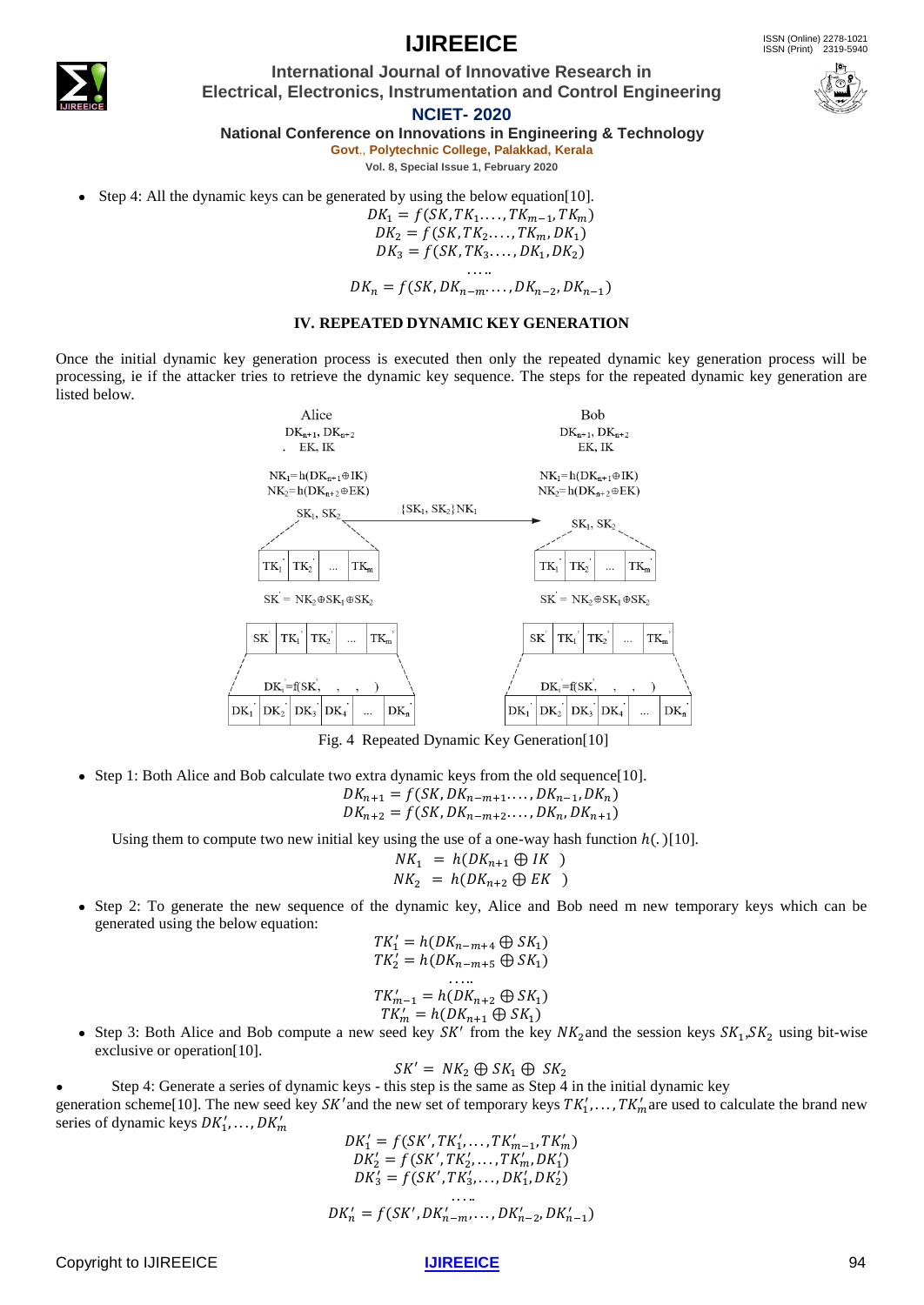**IJIREEICE** ISSN (Online)  $2278-1021$ ISSN (Print) 2319-5940



# **International Journal of Innovative Research in Electrical, Electronics, Instrumentation and Control Engineering**



**NCIET- 2020**

**National Conference on Innovations in Engineering & Technology**

**Govt**., **Polytechnic College, Palakkad, Kerala**

**Vol. 8, Special Issue 1, February 2020**

# **V. DYNAMIC KEY ENCRYPTION SCHEME**

*A. Dynamic Permutation Encryption Scheme* **Algorithm 1:** Dynamic Permutation Encryption

while  $i = I$  to  $\alpha$  do

 $t[2i-1] = \text{Re}(X[i]);$ 

 $t[2i] = \text{Im}(X[i]);$ 

#### end

while  $i = 1$  to  $2\alpha$  do

 $temp = t[i];$  $t[i] = t[\pi[i]];$ 

 $t[\pi[i]] = temp;$ 

end

while  $i = 1$  to  $\alpha$  do

 $D[i] = t[2i = 1] + j \times t[21];$ end

Permutation encryption is an encryption technique where a simple swapping operation is introduced in-turn to achieve a random permutation/interleaving. The random perturbation depends on the CSI between legitimate users. To implement the dynamic behavior, in each instance the real and imaginary terms are splits and introduce the swapping operation. Afterward, they will combine to get the dynamic key sequence. The algorithm for the same is described in algorithm 1.

### *B. Dynamic Phase Encryption Scheme*

The pseudo-code for dynamic phase encryption is described in algorithm 2. Two pseudo-random sequences a and b are generated using secure stream ciphering, where a is multiplied by the real part of the time domain signal, and b is multiplied by the imaginary part[1]. Both a and b should be transformed to bipolar. To implement the dynamicity, real and imaginary terms are swapped before multiplying with the a and b sequence.

| <b>Algorithm 2:</b> Dynamic Permutation Encryption |
|----------------------------------------------------|
| while $i = 1$ to $\alpha$ do                       |
| $R[i] = \text{Re}(X[i]);$                          |
| $I[i] = \text{Im}(X[i]);$                          |
| if $c[i] == 0$ then                                |
| $temp = R[i];$                                     |
| $R[i] = I[i];$                                     |
| $I[i] = temp;$                                     |
| end                                                |
| $R[i] = R[i] \times a[i];$                         |
| $I[i] = I[i] \times b[i];$                         |
| $D[i] = R[i] + j \times I[i];$                     |
| end                                                |

# **VI. CONCLUSION**

Cryptography plays a key function in securing data, integrity, and confidentiality. There are two sorts of keys in cryptography: Symmetric and Asymmetric. Session keys are a combination of these two. The dynamic key is almost similar to session keys but there will not be any key exchange between the sender and receiver. Dynamic key encryption techniques have better performance than symmetric, asymmetric and session key encryption schemes. Dynamicity can be implement in many encryption schemes. When dynamic phase and dynamic permutation encryption schemes were introduced in the MIMO 4G channel with the OFDM multiplexing technique, performance is found that at lower SNR value both encryption scheme shows almost similar BER rate. But on increasing the SNR value Phase encryption is dominating.